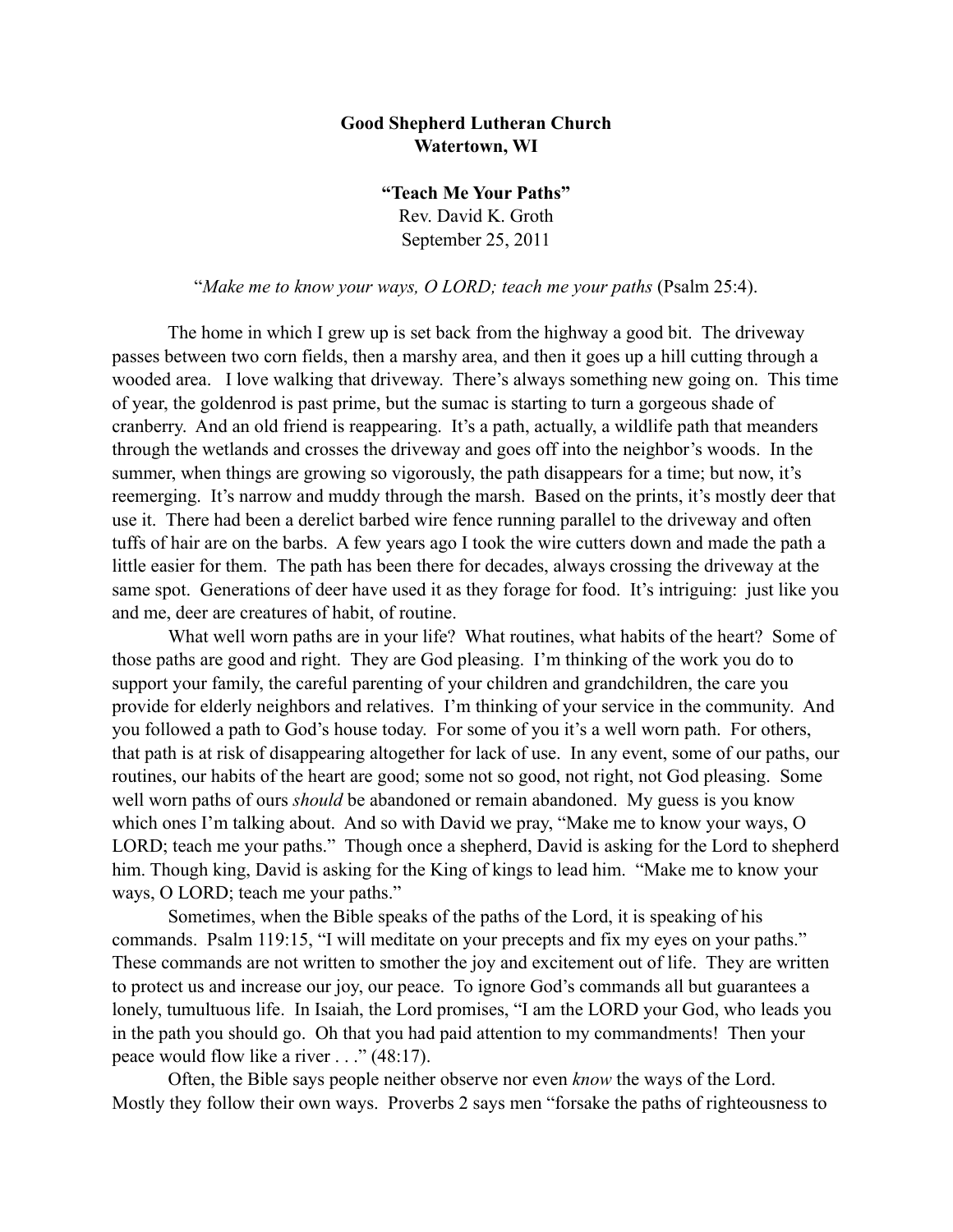walk in the ways of darkness; they rejoice in doing evil . . . men whose paths are crooked and whose ways are devious" (13ff.). Often, we don't even know when we've left the ways of the Lord. "How can it be wrongwhen it feels right?" we say. Proverbs 12 says, "The way of a fool is [always] right in his own eyes"  $(v.15)$ .

What foolish habits of the heart do you nurture? What well worn paths are there in your life that you need to abandon? Joel 2:13, "Return to the Lord your God, for he is gracious and merciful, slow to anger and abounding in steadfast love."

Shortly before his death King David spoke to his son Solomon who would, of course, become King upon David's death. David gave him some parting advice, but it wasn't about how to govern Israel, nor was it about upholding the family legacy. Instead he said "I am about to go the way of all the earth. So be strong and show yourself a man . . . and walk in the *Lord's* ways, keeping his statutes, his commandments, his rules, and his testimonies" (1 Kings 2:2ff).

 In Matthew 7 Jesus says, "Enter by the narrow gate. For the gate is wide and the way is easy that leads to destruction, and those who enter by it are many. But the gate is narrow and the way is hard that leads to life, and those who find it are few" (vv. 13-14). The contrast is stark and clear. Two routes lead in opposite directions, one to heaven and one to hell. The way to destruction, Jesus said, is broad and easy and crowded. I picture those pedestrian lanes coming out of Miller Park at the end of a game. No bumps. Nothing to trip on. No dark stairwells, but rather effortless ramps and easy escalators. C.S. Lewis wrote, "The safest road to Hell is the gradual one--the gentle slope, soft underfoot, without sudden turnings, without milestones, without signposts" (Screwtape Letters).

 So this is a call to discipleship. The narrow way to life is not just that of piety in contrast to vice. No, the demands of Jesus are much more severe. This path is difficult. This life of Christian discipleship can be a thorny, messy business. In many areas Christian discipleship is rewarded with fierce persecution. But even where there is freedom to worship him, there are few on this path. It's not because it's too small, but because people still prefer the easier way.

I remember when hiking at Yellowstone, a ranger was talking about how wild animals usually want to avoid humans because we might eat them. Therefore to avoid us, they avoid our trails in the wilderness. With grizzly bears, it's a little different. They're not so worried about us eating them, and so they don't necessarily avoid our hiking trails. In fact, they often prefer them. They don't like their eyes being poked by branches any more than you and me. They don't want their fur all tangled up with burrs any more than you want them in your shoe laces and on your socks. Grizzlies are like us and we are like them: we prefer the paths of least resistance. We prefer the ways that are wide and easy.

But Jesus said "narrow and difficult is the way that leads to life." It's a way that is usually counter cultural. It's a way that can even be counter-intuitive. In Isaiah 55 the Lord reminds us, "My thoughts are not your thoughts, *neither are your ways my ways*, declares the LORD. For as the heavens are higher than the earth, so are my ways higher than your ways and my thoughts than your thoughts." So we pray with David, "*Make me to know your ways, O LORD; teach me your paths."* 

How does he do that? How does the Lord make his ways and paths known to us? He never promises your gut instinct will be infallible. Your gut instinct is manipulated by your stomach, and by other passions. He never promises the matriarch or patriarch of the family will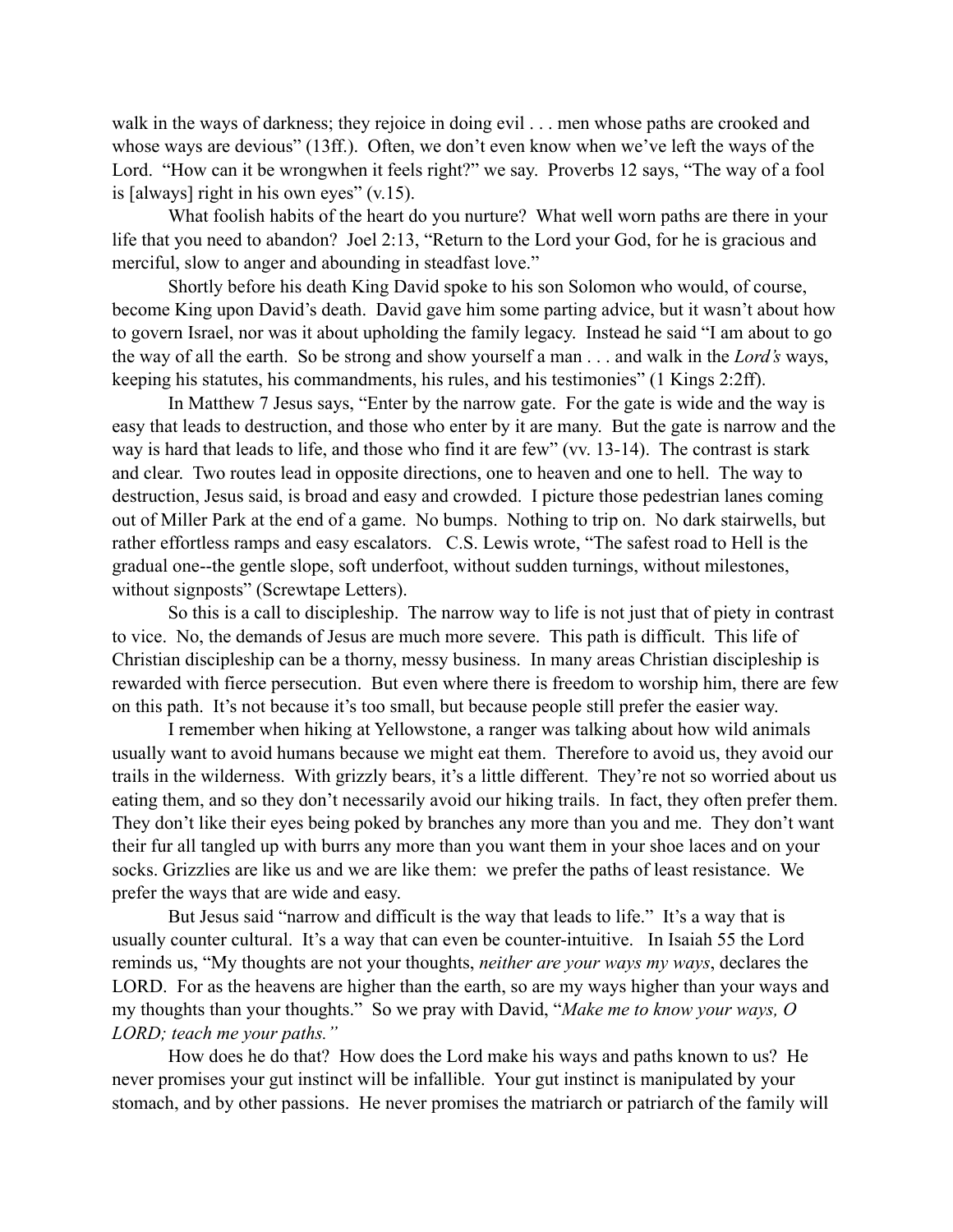have it all right by virtue of their age and experience. We honor them, and they do have things to teach us, but we also know they are fallen and fallible. The Lord makes no promises to show us his way, other than through his Word. "Thy Word is a lamp unto my feet and light for my path" (Ps. 119:105). His Word will illuminate the Lord's path for us. 2 Timothy 3 says, "From infancy you have known the holy Scriptures, which are able to make you wise for salvation through faith in Christ Jesus. All Scripture is God-breathed and useful for teaching, rebuking, correcting and training in righteousness." If you want to know the Lord's wisdom then search the scriptures. "But they were written so long ago" you might object, "and are irrelevant to 2011." Not long ago in a counseling session, when the fellow didn't like what I was pointing out from God's Word, he responded by saying, "You do realize this was written when people still lived in tents." With one breath from a young man in his 20's, God's timeless wisdom was swept away like dust off the garage floor.

In terms of finding our way in life, I suspect we all underestimate God's wisdom of old and overestimate man's clever devices . Last year, for my birthday I was given a GPS, (a Garmin) to help me find the right paths. It's very helpful. It has probably paid for itself in gasoline saved, and has largely replaced the maps in my glove compartment. But you cannot blindly trust those things, can you? The directions they give are not always reliable. Transportation officials are saying they are posing safety problems. An article in the Wall Street Journal was devoted to the issue: (March 18, 2008). A fellow by the name of Norman Sussman, outside of Sante Fe, nearly drove off a cliff. He was just following his GPS. He veered up a winding mountain road, expecting to rejoin the interstate. After a half-hour of hairpin turns the road ended at a guardrail and a 200 foot drop. Truck drivers are sent into small, residential streets with narrow roads and low branches. A fellow by the name of Harvey Gerst in Texas has named the disembodied voice of his GPS "Christine". Once Christine directed him right into oncoming traffic. "She's trying to kill me" Harvey said. Humans have always shown a surprising willingness to put our trust our technology. We buy a GPS and we assume it's allknowing, but it's not. My own GPS cannot even get me all the way home. I don't know why; maybe the twelve year old streets by the hospital have not yet been mapped. Whenever I get close to home the digital map starts spinning in disorientation. The voice tries to get me to turn around and go the other way. "Recalculating." "Recalculating."

If you want to get Home home, the home with a capital "h", you're going to need something more than GPS. You're going to need a wisdom that is much older. You're going to need the timeless wisdom of God to show you the way. And that's only found in his Word.

David prayed, "Make me know your ways, O LORD; teach me your paths." A thousand years later, one from David's own lineage would say, "I am the Way" "I am the Way and the Truth and the Life. No one comes to the Father except through me" (Jn. 14:6). "Salvation is found in no one else, for there is no other name under heaven given to men by which we must be saved" (Acts 4:12). Christ is your path to the forgiveness you need. Christ is your path to the everlasting life you want. Christ is your path to freedom and peace. No one else has redeemed you from sin, death and the devil. He alone is the Way. He is the sole and sufficient means to salvation. He has done it all, and gives it all freely, graciously, generously.

"Make me to know Your ways, O Lord." "I am the way" said Jesus.